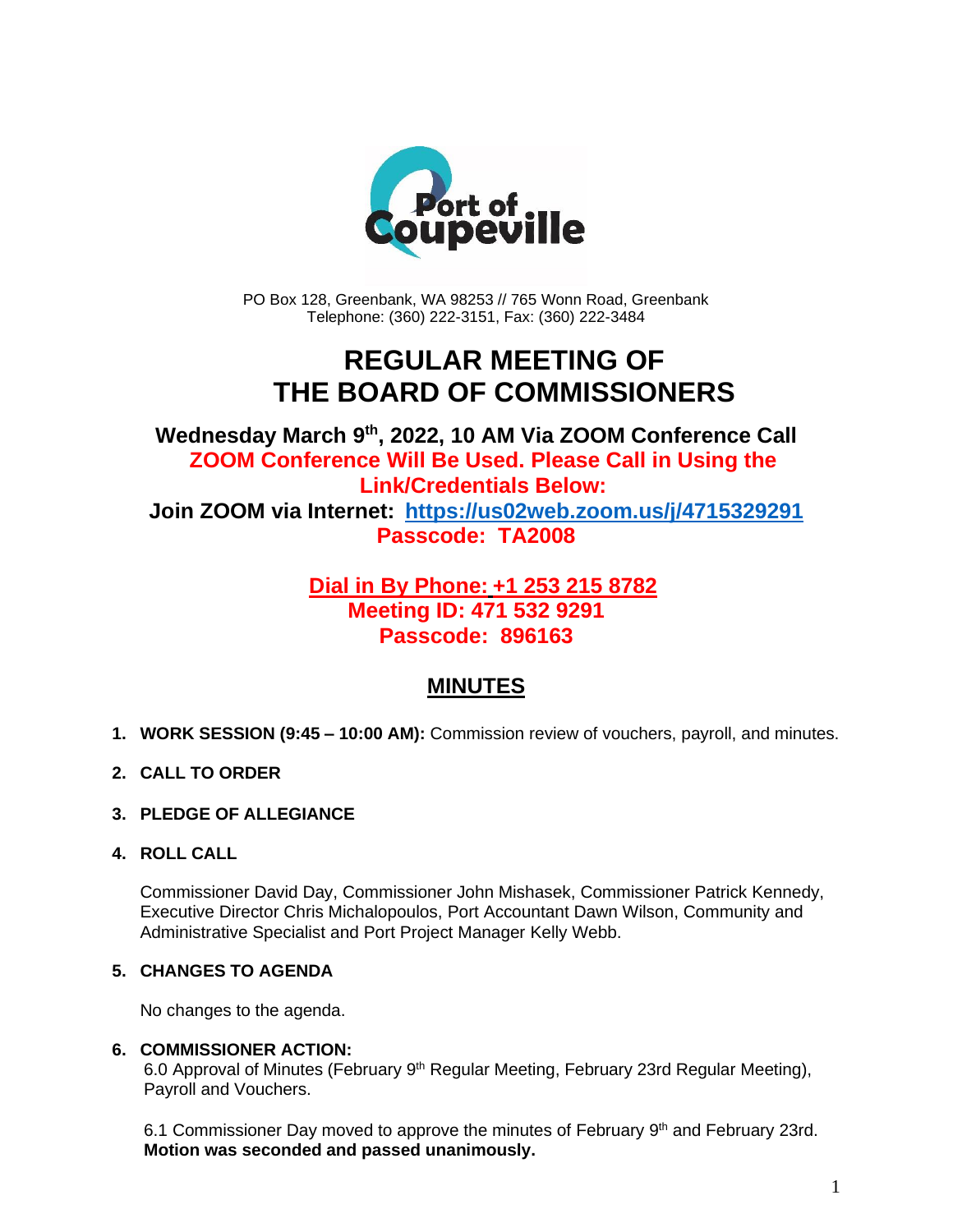6.2 Commissioner Mishasek moved to approve the following vouchers, payroll, and electronic payments from February for payment. **Motion was seconded and passed unanimously.**

| Voucher warrant numbers: 22-0301 through 22-0325       |                 | \$30,359.36 |
|--------------------------------------------------------|-----------------|-------------|
| Payroll warrant number: EFT-0301 through EFT-0302      |                 | \$14,944.78 |
| Electronic payments dates: (no voucher numbers needed) |                 | \$4,809.92  |
|                                                        | Total Payables: | \$50,114.06 |

**7.PUBLIC COMMENT -** *This time is set aside for members of the public to speak to the Board regarding subjects of concern, interest, or items on the Agenda. The Board will take all information under advisement, but generally will not take any action unless it is emergent in nature. To ensure your comments are recorded, please state your name and city of residence. Please limit comments to 5 minutes. If you have any documents to present to the Board, please email them to the Port Executive Director prior to the meeting.*

**Marie Shimada, Clinton, Reserve Manager for Ebey's Reserve:** Will be touring legislators regarding DAHPs Funds allocation.

#### **8.FINANCIAL UPDATE**

Port Accountant Dawn Wilson gave an updated report.

Commissioner Day requested feedback on operational funds and rent status. Accountant Wilson was able to provide feedback to the Commissioner's satisfaction.

#### **9.EXECUTIVE DIRECTOR REPORT**

Executive Director Michalopoulos provided a report for the month of February, including recent projects that just surfaced.

#### **10**. **OLD BUSINESS**

10.1 Discussion: Broadband Phase 2 Update Executive Director Michalopoulos provided an update on the Broadband Project and stated that Ziply is working to identify coverage areas and addresses. The working team is planning for supply chain issues, a construction strategy, and labor allocation.

10.2 Discussion: Wharf General Update Executive Director Michalopoulos provided an update on Wharf repairs and activities.

#### **11 NEW BUSINESS**

11.1Discussion: Resolution #286 – Greenhouse Gas Policy There was a discussion of next steps toward applying a greenhouse gas policy.

#### **12 PUBLIC COMMENT**

There was no public comment.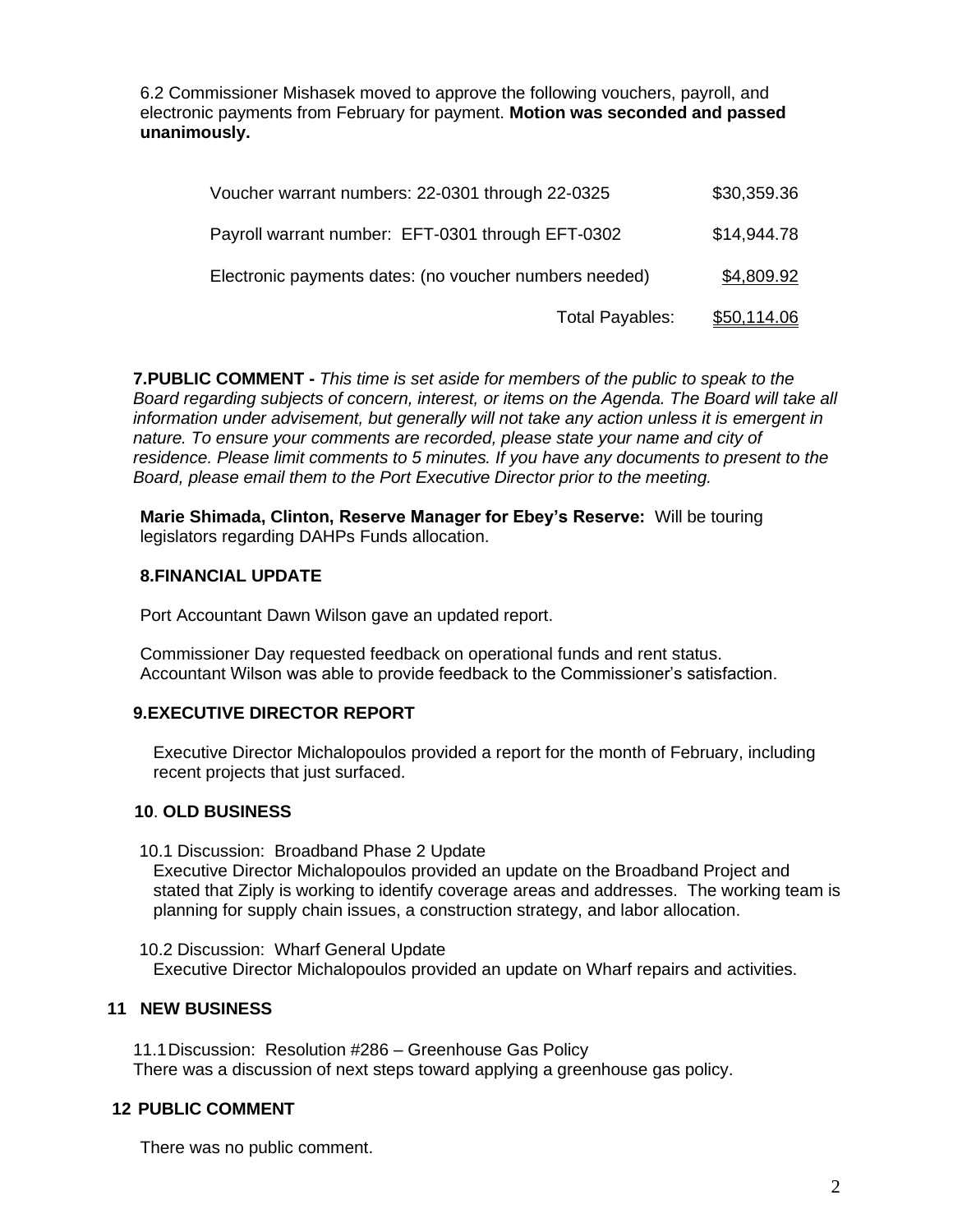#### **13 EXECUTIVE SESSION:**

**Per RCW 42.30.110 (1)(b).** To consider the selection of a site to purchase when public knowledge regarding such consideration would cause a likelihood of increased price.

**The Board entered Executive Session at 11:25 AM and exited at 11:51 PM. No actions were taken in the Executive Session.**

**Coming out of Executive Session, Commissioner Day made a motion to set a meeting with the Island County Board of Commissioners per RCW 42.30.110 (1)(b), to consider the selection of a site to purchase when public knowledge regarding such consideration would cause a likelihood of increased price.**

Discussion: Executive Director Michalopoulos will request a meeting with the Island County Board of Commissioners.

**Motion was seconded and passed unanimously.**

#### **14 PRESIDING OFFICER'S REPORT**

Commissioner Mishasek commented on a Broadband meeting.

#### **15 COMMITTEE REPORTS**

Commissioner Day discussed highlights of the COG, IRTPO and IRIO meetings.

**16 COMMISSIONER DISCUSSION** There was no commissioner discussion topic shared.

#### **17 ADJOURN**

The meeting adjourned at 12:22 PM.



[David Day \(Apr 19, 2022 10:11 PDT\)](https://na3.documents.adobe.com/verifier?tx=CBJCHBCAABAASaEWpEkH7hhX-OxzL1RAaFIY37KT01GF) JOHNS MISHASEK (Apr 14, 2022 20:36 PDT) [Patrick Kennedy](https://na3.documents.adobe.com/verifier?tx=CBJCHBCAABAASaEWpEkH7hhX-OxzL1RAaFIY37KT01GF) (Apr 23, 2022 18:39 PDT)

David Day **Communist Clubs** John Mishasek **Patrick Kennedy** 

**Next regular meeting: Wednesday, March 23 rd, 2022, 6:00 PM Via ZOOM Conference. Please Call in or Participate Via the Link Below: Join ZOOM via Internet:** <https://us04web.zoom.us/j/4715329291> **Passcode: TA2008 Dial In By Phone: +1 669 900 6833 Meeting ID: 471 532 9291**

**Passcode: 896163**

**Posted to: Port of Coupeville Web Page -- www.portofcoupeville.org United States Post Office – Coupeville & Greenbank, Washington Whidbey News Times – [editor@whidbeynewsgroup.com](mailto:editor@whidbeynewsgroup.com) Town of Coupeville – [clerktreasurer@townofcoupeville.org](mailto:clerktreasurer@townofcoupeville.org)**

#### **3.9.2022/V1**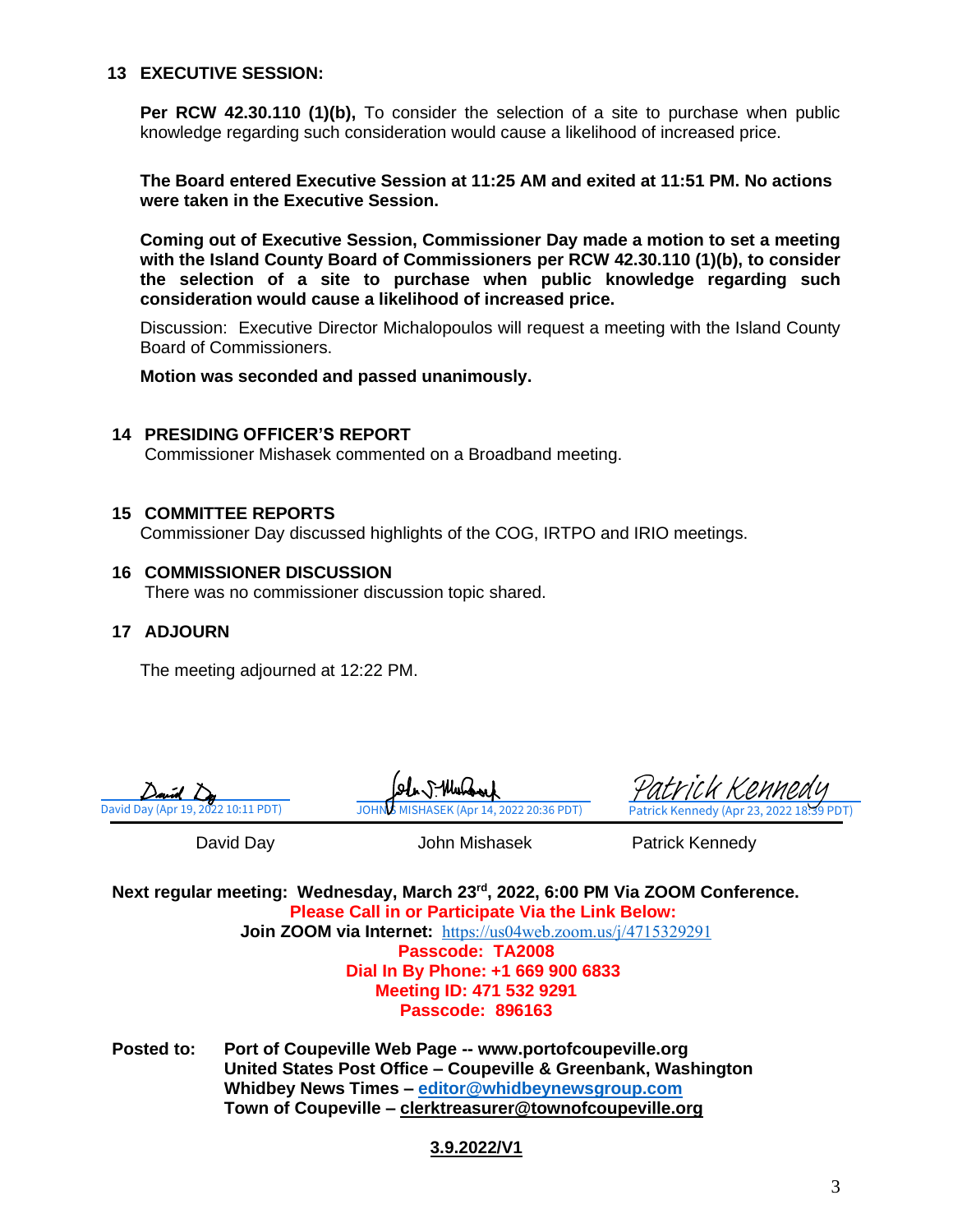# MINUTES POC MEETING Mar 9 2022 V1

Final Audit Report 2022-04-24

| Created:        | 2022-04-13                                       |
|-----------------|--------------------------------------------------|
| By:             | Kelly Webb (adminassistant@portofcoupeville.org) |
| Status:         | Signed                                           |
| Transaction ID: | CBJCHBCAABAASaEWpEkH7hhX-OxzL1RAaFIY37KT01GF     |

# "MINUTES POC MEETING Mar 9 2022 V1" History

- **D** Document created by Kelly Webb (adminassistant@portofcoupeville.org) 2022-04-13 - 7:58:12 PM GMT
- Document emailed to David Day (commissioner1@portofcoupeville.org) for signature 2022-04-13 - 8:00:12 PM GMT
- Document emailed to JOHN S MISHASEK (commissioner2@portofcoupeville.org) for signature 2022-04-13 - 8:00:12 PM GMT
- Document emailed to Patrick Kennedy (commissioner3@portofcoupeville.org) for signature 2022-04-13 - 8:00:13 PM GMT
- **Email viewed by JOHN S MISHASEK (commissioner2@portofcoupeville.org)** 2022-04-15 - 3:35:23 AM GMT
- $\mathcal{O}_0$  Document e-signed by JOHN S MISHASEK (commissioner2@portofcoupeville.org) Signature Date: 2022-04-15 - 3:36:03 AM GMT - Time Source: server
- **Email viewed by David Day (commissioner1@portofcoupeville.org)** 2022-04-19 - 5:10:38 PM GMT
- $\mathcal{D}_0$  Document e-signed by David Day (commissioner1@portofcoupeville.org) Signature Date: 2022-04-19 - 5:11:25 PM GMT - Time Source: server
- **Email viewed by Patrick Kennedy (commissioner3@portofcoupeville.org)** 2022-04-24 - 1:27:13 AM GMT
- New document URL requested by Patrick Kennedy (commissioner3@portofcoupeville.org) 2022-04-24 - 1:27:19 AM GMT
- $\mathcal{O}_0$  Document e-signed by Patrick Kennedy (commissioner3@portofcoupeville.org) Signature Date: 2022-04-24 - 1:39:45 AM GMT - Time Source: server

## Adobe Acrobat Sign